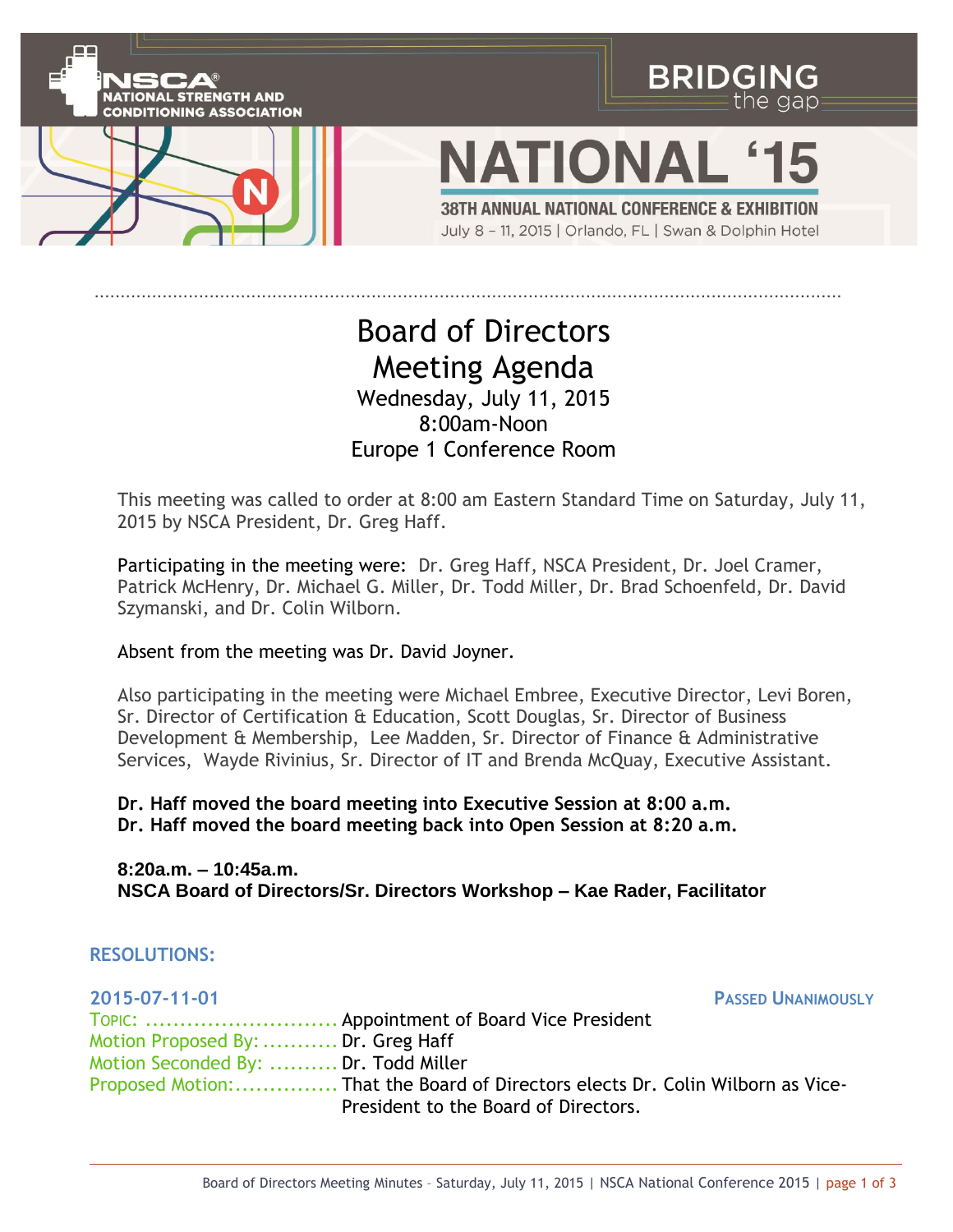

|                                        | TOPIC:  Approval of New Research Committee Member                                      |
|----------------------------------------|----------------------------------------------------------------------------------------|
| Motion Proposed By:  Dr. Colin Wilborn |                                                                                        |
| Motion Seconded By:  Patrick McHenry   |                                                                                        |
|                                        |                                                                                        |
|                                        | serve on the Research Committee for three-year term, as                                |
|                                        | requested by the Research Committee: David Fakuda                                      |
|                                        | Adopted Resolution:  That the Board of Directors approves the following individuals to |
|                                        | serve on the Research Committee for three-year term, as                                |
|                                        | requested by the Research Committee: David Fakuda                                      |
|                                        | Staff Support: Keith Cinea, Dir of Publications                                        |

**2015-07-11-04 PASSED UNANIMOUSLY** TOPIC: ................................. Approval of Extending Two Research Committee Members' Terms By One Year Motion Proposed By:........... Dr. Colin Wilborn Motion Seconded By: .......... Dr. Todd Miller Proposed Motion:............... That the Board of Directors approves extending the terms for the following current members of the Research Committee by one year to better balance the rotation of new members to the committee, as requested by the Research Committee: Jan Redmond and Jakob Vingren The current set up will have 5 new members next year. Adopted Resolution: ........... That the Board of Directors approves extending the terms for the following current members of the Research Committee by one year to better balance the rotation of new members to the